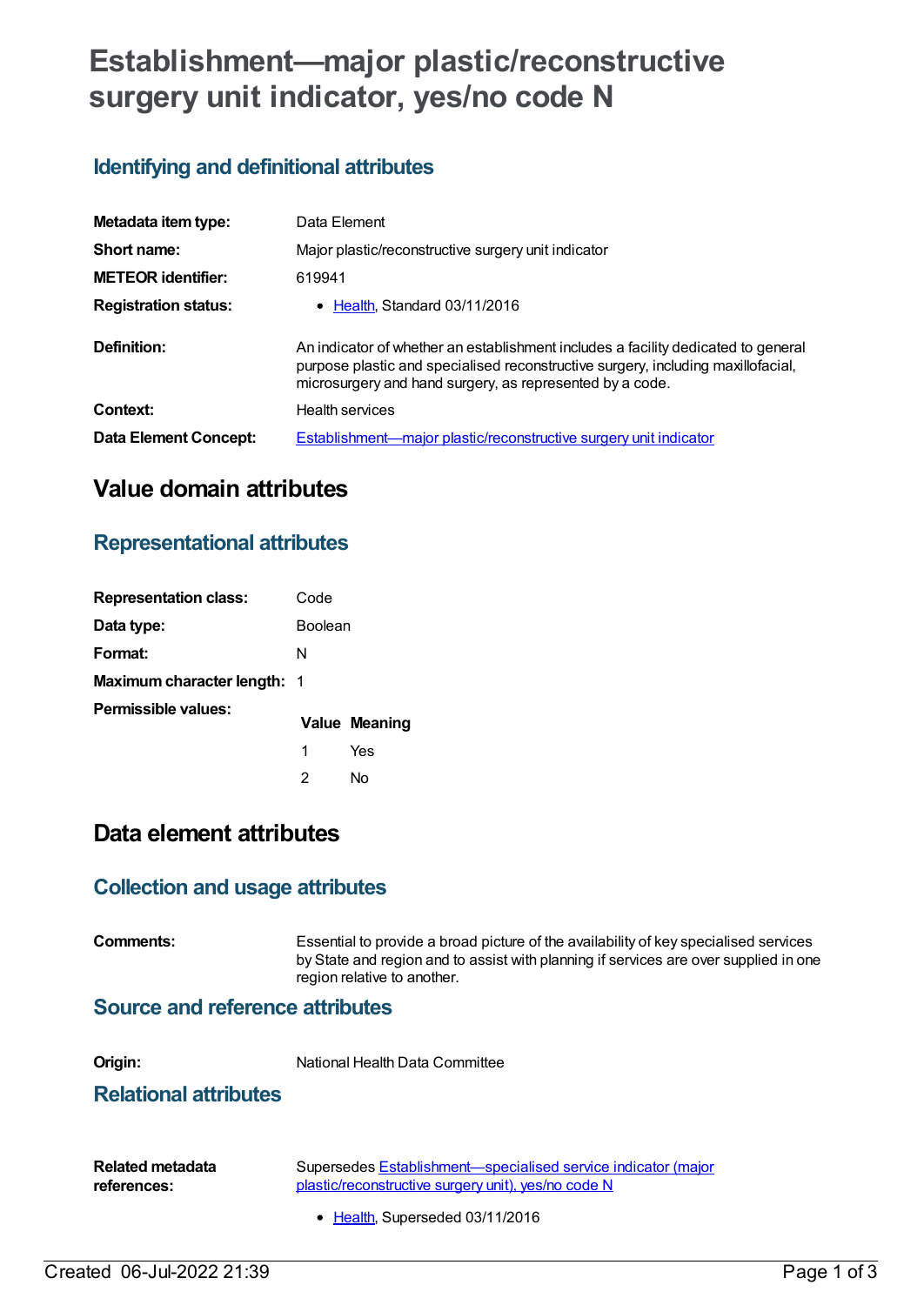*Implementation start date:* 01/07/2020

*Implementation end date:* 30/06/2021

*Conditional obligation:*

This metadata item is only required for the **Public Hospital Establishments (PHE)** reporting level. It is collected once for each PHE.

Local Hospital [Networks/Public](https://meteor.aihw.gov.au/content/727356) hospital establishments NMDS 2021–22[Health](https://meteor.aihw.gov.au/RegistrationAuthority/12), Superseded 17/12/2021

*Implementation start date:* 01/07/2021

*Implementation end date:* 30/06/2022

*Conditional obligation:*

This metadata item is only required for the **Public Hospital Establishments (PHE)** reporting level. It is collected once for each PHE.

Local Hospital [Networks/Public](https://meteor.aihw.gov.au/content/742044) hospital establishments NMDS 2022–23[Health](https://meteor.aihw.gov.au/RegistrationAuthority/12), Standard 17/12/2021

*Implementation start date:* 01/07/2022

*Implementation end date:* 30/06/2023

*Conditional obligation:*

This metadata item is only required for the **Public Hospital Establishments (PHE)** reporting level. It is collected once for each PHE.

Local Hospital [Networks/Public](https://meteor.aihw.gov.au/content/756101) hospital establishments NMDS 2023–24[Health](https://meteor.aihw.gov.au/RegistrationAuthority/12), Recorded 24/06/2024

*Implementation start date:* 01/07/2023

*Implementation end date:* 30/06/2024

*Conditional obligation:*

This metadata item is only required for the **Public Hospital Establishments (PHE)** reporting level. It is collected once for each PHE.